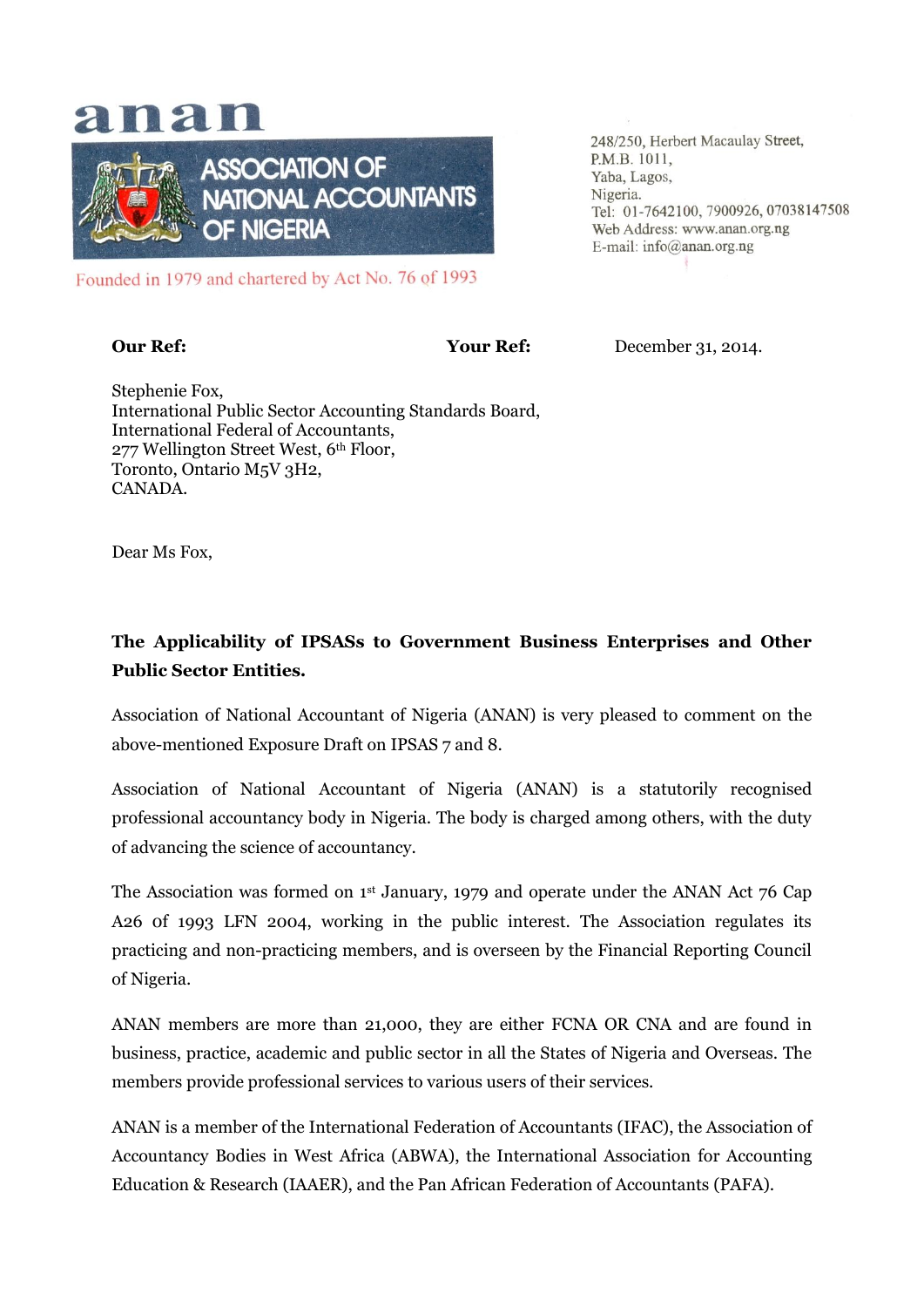### **ANAN Responses to the Questions in the Consultation Paper**

#### **Specific Matters for Comment 1**

- **1.** *Do you agree with the IPSASB's PV? If so, do you prefer option 1a or option 1b? Please give the reasons for your view.*
- We do not agree entirely with the IPSASB's PV that approach 1 is most appropriate simply because it focuses on the characteristics of entities for which IPSASs are intended. Although this approach is in tandem with IASB's approach to developing IFRSs, it should not be considered as the most appropriate for IPSASB's development of IPSASs. This is because, there are so many complexities that surround Public Sector Entities which are absent in Private Sector Entities. Hence the need to vary the approach.
- Although we agree with the position of majority of the IPSASB members that option 1a is a high level and principles based approach that acknowledges the role of regulators and other relevant authorities in determining the entities that should apply IPSASs, we however believe that options  $2(a)$  and (b) are also principles based. Additional clarifications of, or restrictions to standards that promote comparability of financial reports do not and cannot in themselves, make an approach non-principles-based or rules-based.
- $\div$  Consistent with our responses in the preceding paragraphs, we have no preference for either option 1a or option 1b.
- Although option 1a will not define GBEs, it will describe the characteristics of public entities, for which the IPSASB is developing IPSASs, leaving regulators and other relevant authorities with decision on borderline cases. This approach may amount to solving the existing complex issues superficially and may likely give rise to divergent practices within and across jurisdictions thus adversely affecting the qualitative characteristic of comparability.
- Option 1b on the other hand will import a number of terms and explanatory guidance into IPSASB literature from GFS reporting guidelines. This approach tends to tilt towards rules-based approach as a threshold may be required to be used in defining the phrase "economically significant prices" (which is the 50% sales to production costs ratio) as is the clear case in GFS. This may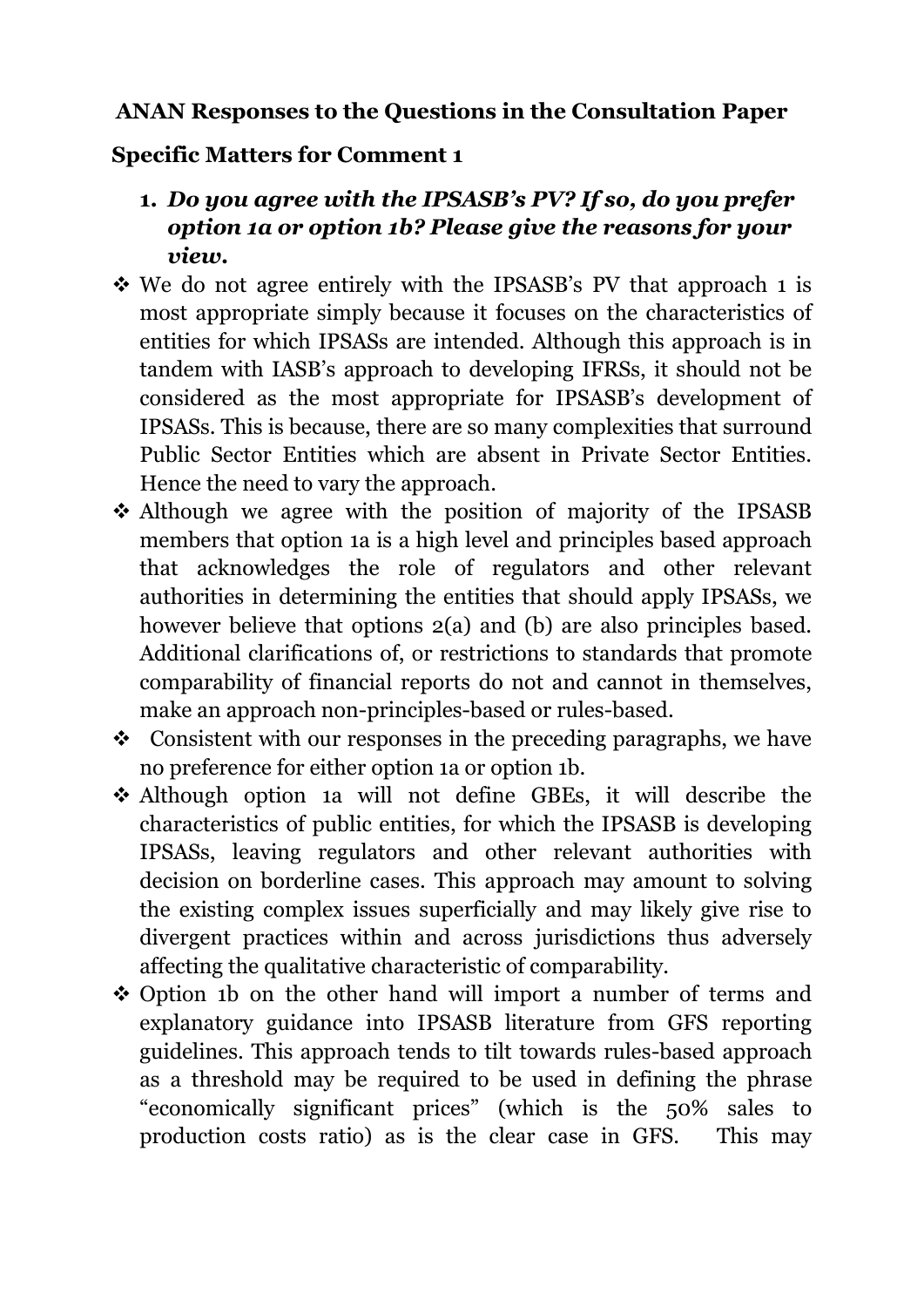necessitate relying heavily on GFS reporting guidelines in this matter despite their focus on economic rather than financial analysis.

## **Specific Matters for Comment 2**

**1.** *If you do not agree with the IPSASB's PV, Please indicate whether you support Option 2a or Option 2b in approach 2 or identify an alternative approach*

 We support a combination of Option 2a and Option 2b. Under Option 2a, we support three aspects of the clarification to the definition of GBEs as provided in parag. 6.19 (p.18). The three aspects we support are (a), (b), and (d). Under Option 2b, we support only one aspect of the definition as provided in parag. 6.23 (p.19), that is (c). We observed that (a) and (d) in the two definitions (i. e. 2a and 2b) are the same.

- i. It is our belief that GBEs are established by law with clearly spelt out objectives, functions and powers.
- ii. The clarification of the definition of GBEs will be a step in the right direction as it will reduce the serious concerns that have been raised about the matter. It will also reduce divergent practices that will likely arise within and across jurisdictions thus promoting the qualitative characteristic of comparability.
- iii. The fact that the GBEs are established by laws with clearly spelt out objectives makes them more accountable.
- iv. We support a combination of Options 2a and 2b because they provided clear definitions of GBEs and also clarified the concept of full recovery cost.
- v. We support aspect (b) in Option 2a (6.19) because it recognizes both entities that can achieve recovery of full cost and those established with the objective of making profit.
- vi. We do not support aspect (b) in Option 2b (6.23) as aresult of its restriction to the definition of GBEs as entities with profit oriented objective only.
- vii. We do not support aspect (c) in Option 2a (6.19) because it is not very explicit on the meaning of "reliant on continued government funding". However, explicit clarification has been made in aspect (C) of Option 2b (6.23) which informed our selection. With this exposition, the GBEs in this category are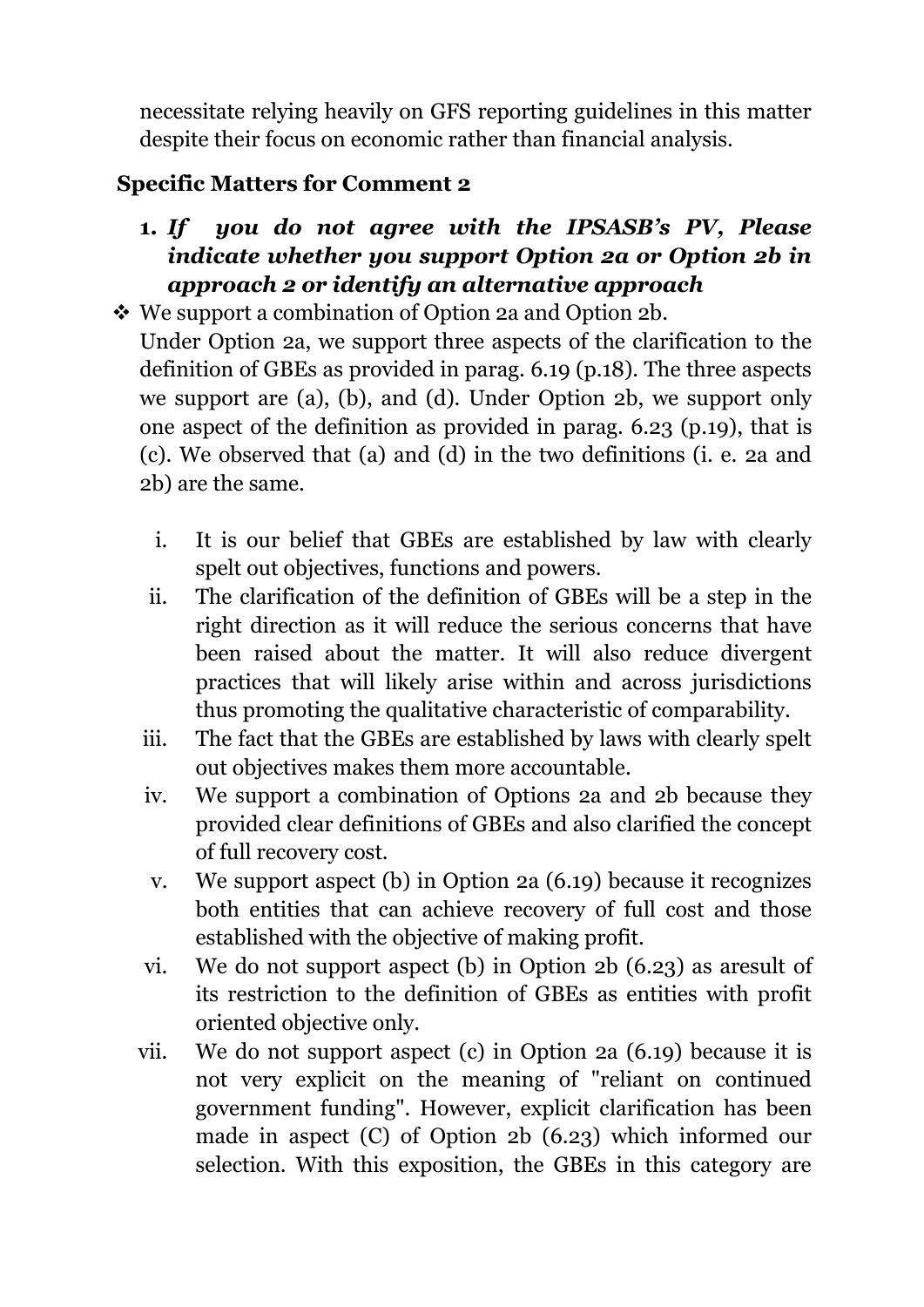almost similar in nature with entities in the private sector for which IFRS are applied.

#### **RECOMENDATIONS**

- $\div$  Under the revised definition of GBE in 6.19(a), the word "autonomy" may need to be added such that it reads as: "*Has been assigned the financial and operational authority and autonomy in legislation …."* We believe that "authority" does not necessarily imply "autonomy" as it is possible for an entity to have authority without autonomy, since autonomy signifies "independence" while authority signifies "power". It is possible for an entity to have powers that are subject to undue interference.
- $\triangle$  Under 6.23(C), we recommend that two (2) phrases: "on a perpetual basis" and "unless such financial support are considered as addition to equity or debt" be added such that it reads: *"Can prepare its financial statements on a going concern basis without being reliant on any continuing government funding or other forms of direct or indirect financial support from government on a perpetual basis (other than purchases of output at arm's length). Such funding or financial support includes concessionary loans, government guarantees and grants for meeting service obligations; unless* **such financial support are considered as addition to equity or debt"**
- \* The import of the phrase "on a perpetual basis" is to recognize the fact that government could support a GBE for a period of years to enable it stabilize financially and operationally. Such financial assistance does not continue perpetually.
- The import of the second phrase "unless such financial support are considered as addition to equity or debt" is to recognize the fact that GBEs could also benefit from government intervention funds (as may be akin to bailout) where the need arises to save strategic GBEs from collapse. If such supports are treated as addition to equity or debt, then the funds are not "free funds", and therefore should be accommodated in the definition of GBE.
- Finally, we believe that relevant regulatory bodies in various jurisdictions can facilitate the classification of Public Sector Entities and their GBEs by compiling detailed list of entities that qualify for the application of IPSAS or IFRS.